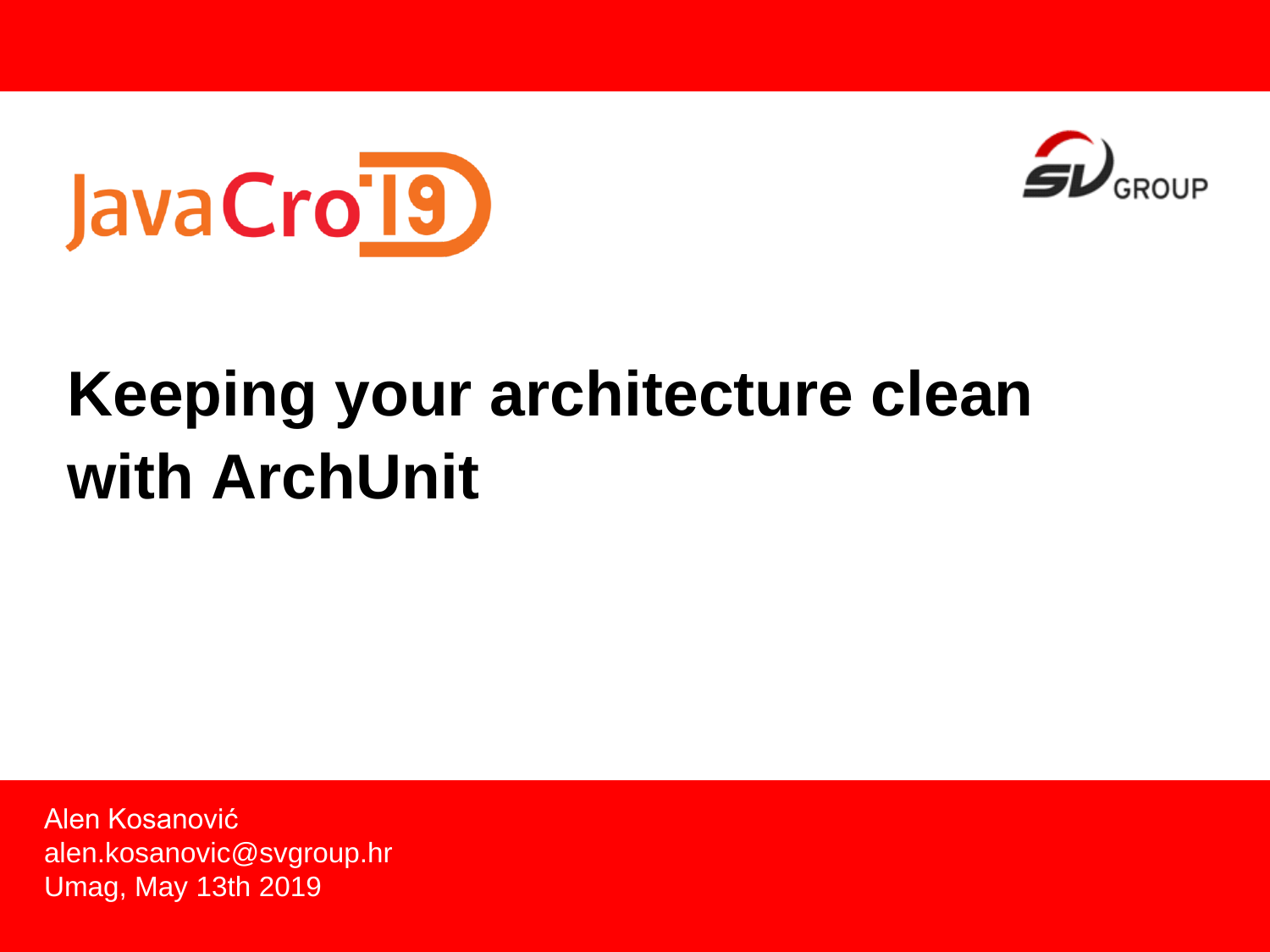

### Software architecture during inception



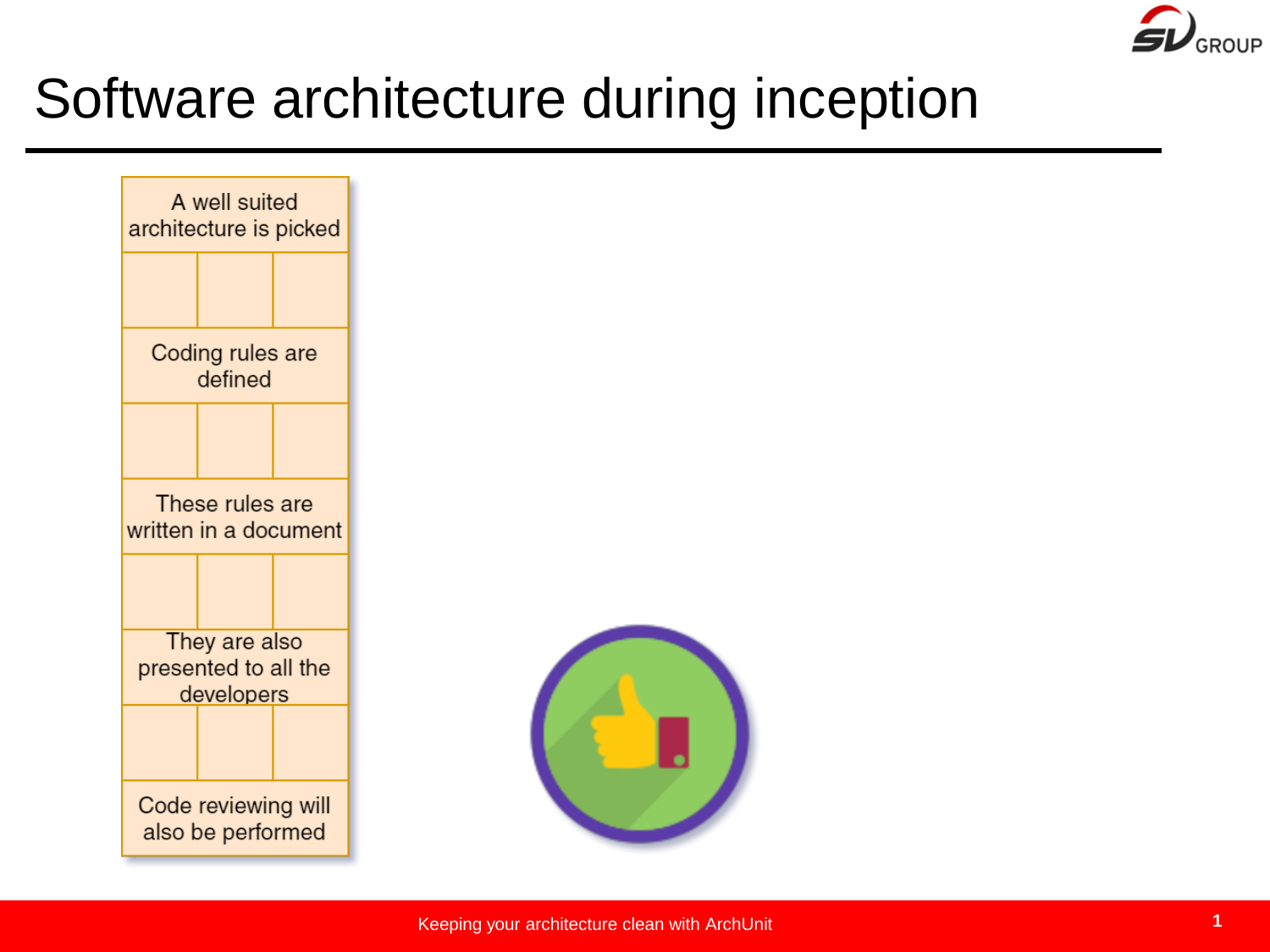

### What are the challenges?

- New developers
- ▶ Old developers
- Documents are not read, well understood or are forgotten
- ▶ Documents can get out-of-date
- ▶ Peer reviewing culture not fully adopted
- ▶ Approaching deadlines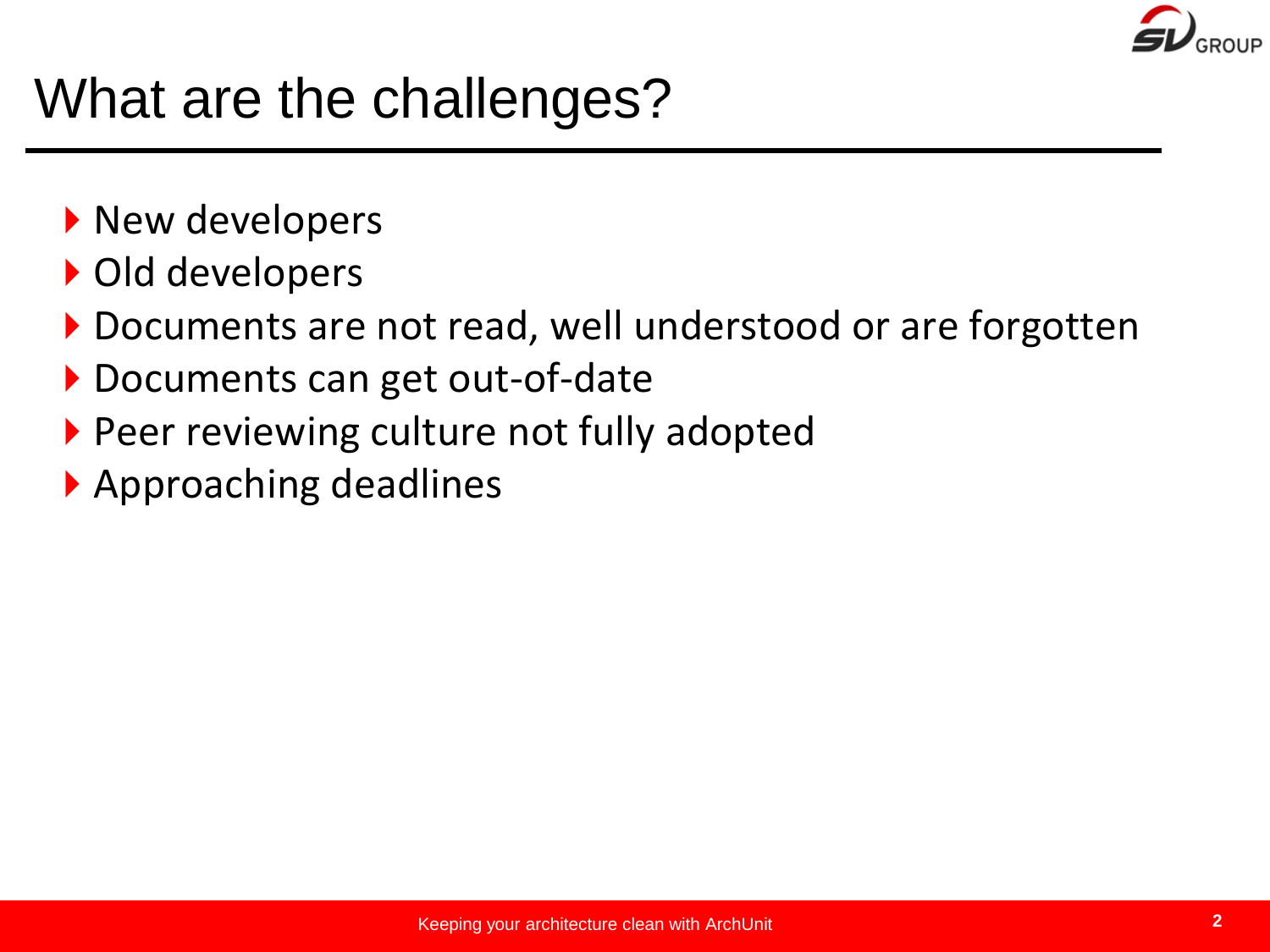

### Software architecture in reality

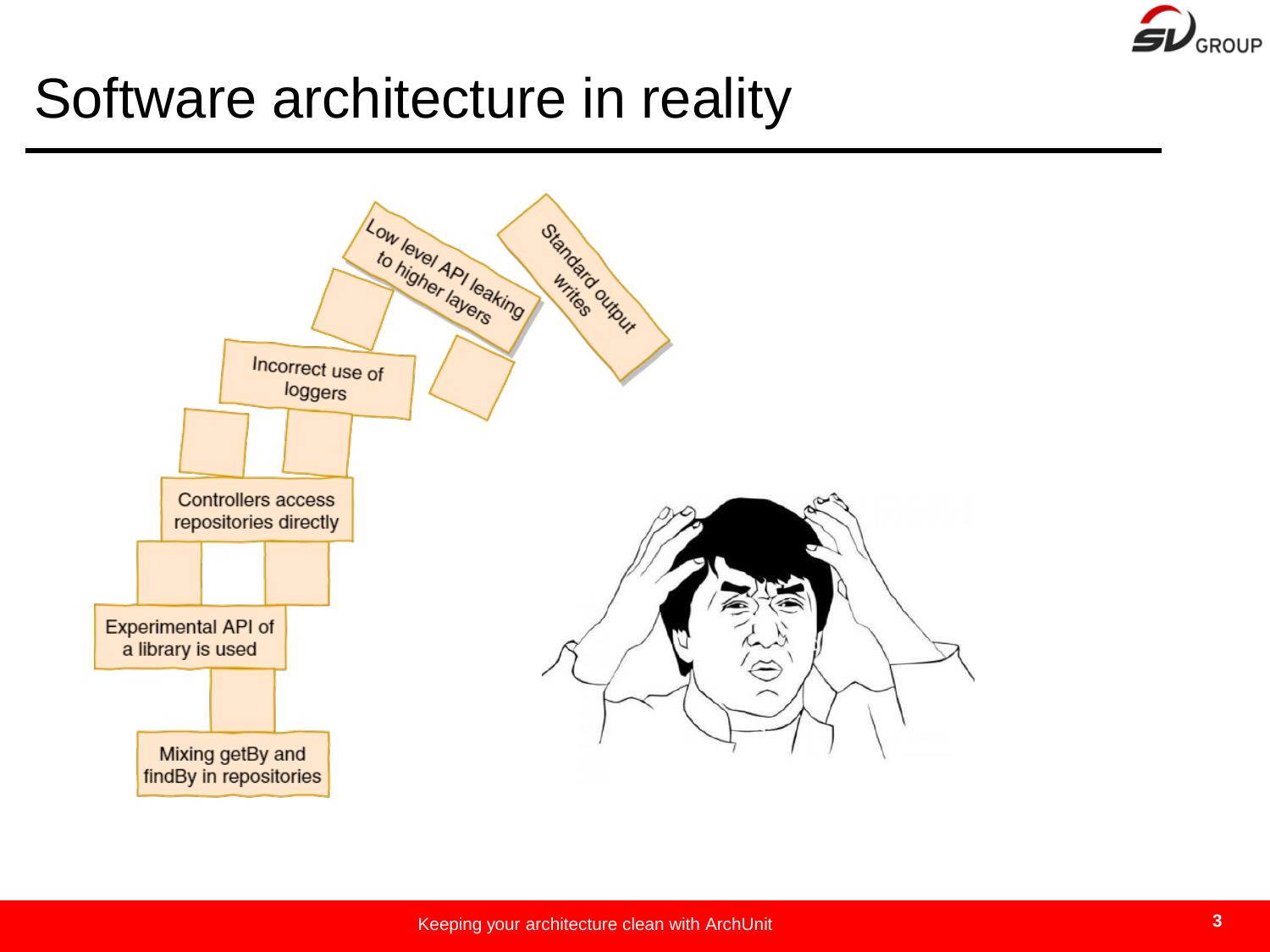

### Codifying architecture rules

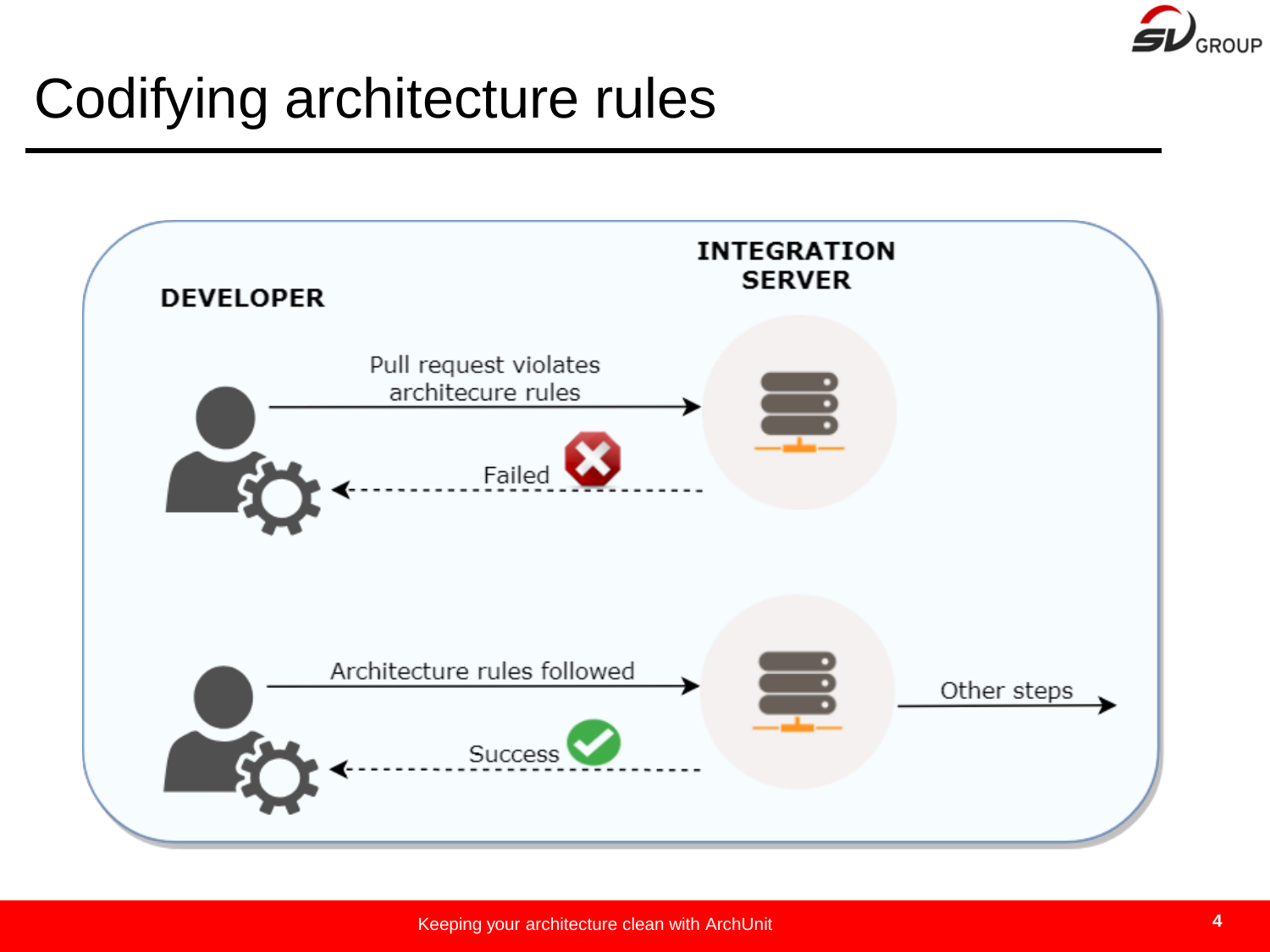

### ArchUnit tests



... and you can use logical operators AND, OR, NOT.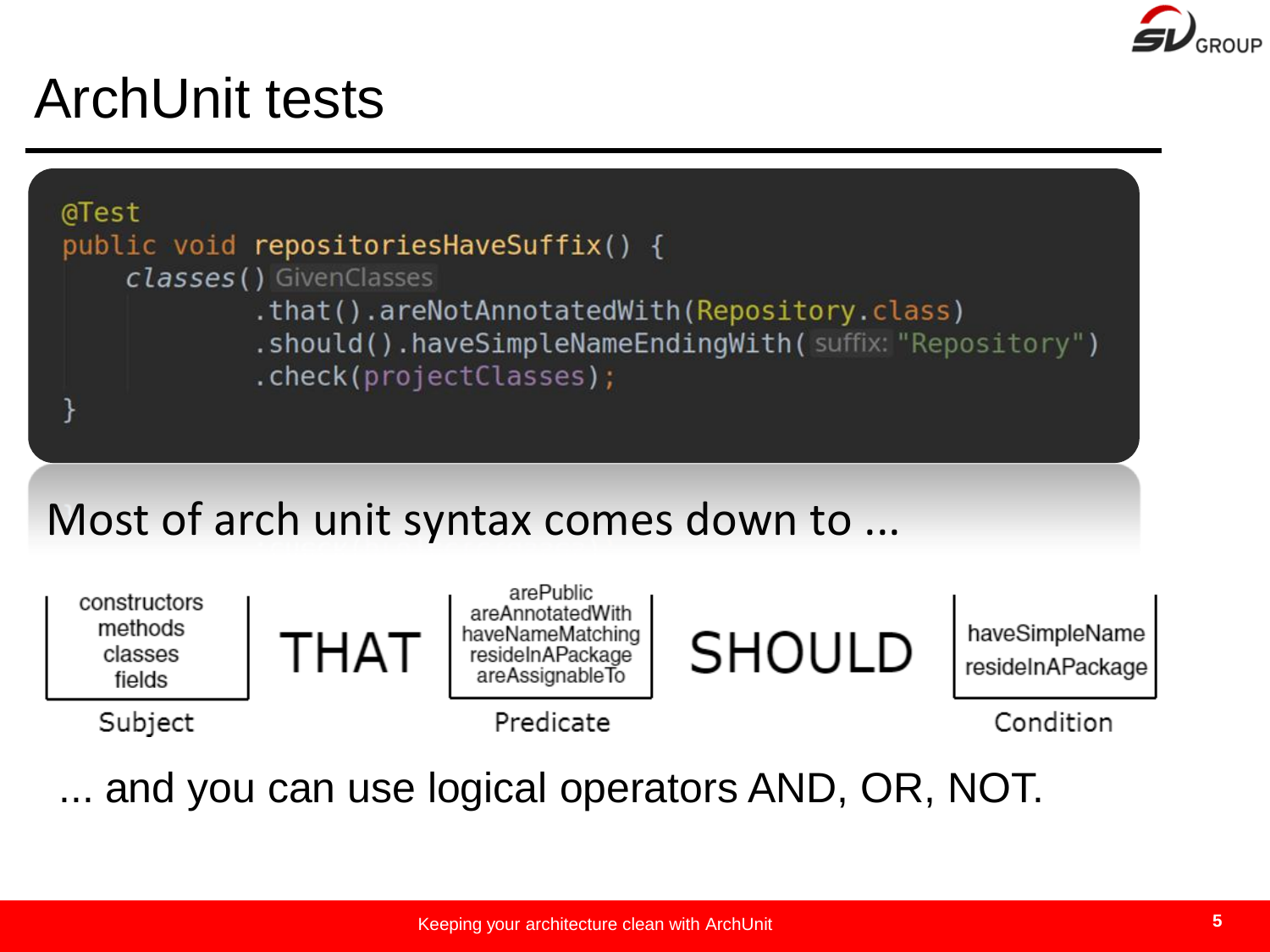

# The *demo* architecture – Blogging REST API



Scenario:

- ▶ REST API for a blog app
- ▶ Support for blog posts was added while maintaining architecture rules
- While adding support for comments, several rules were violated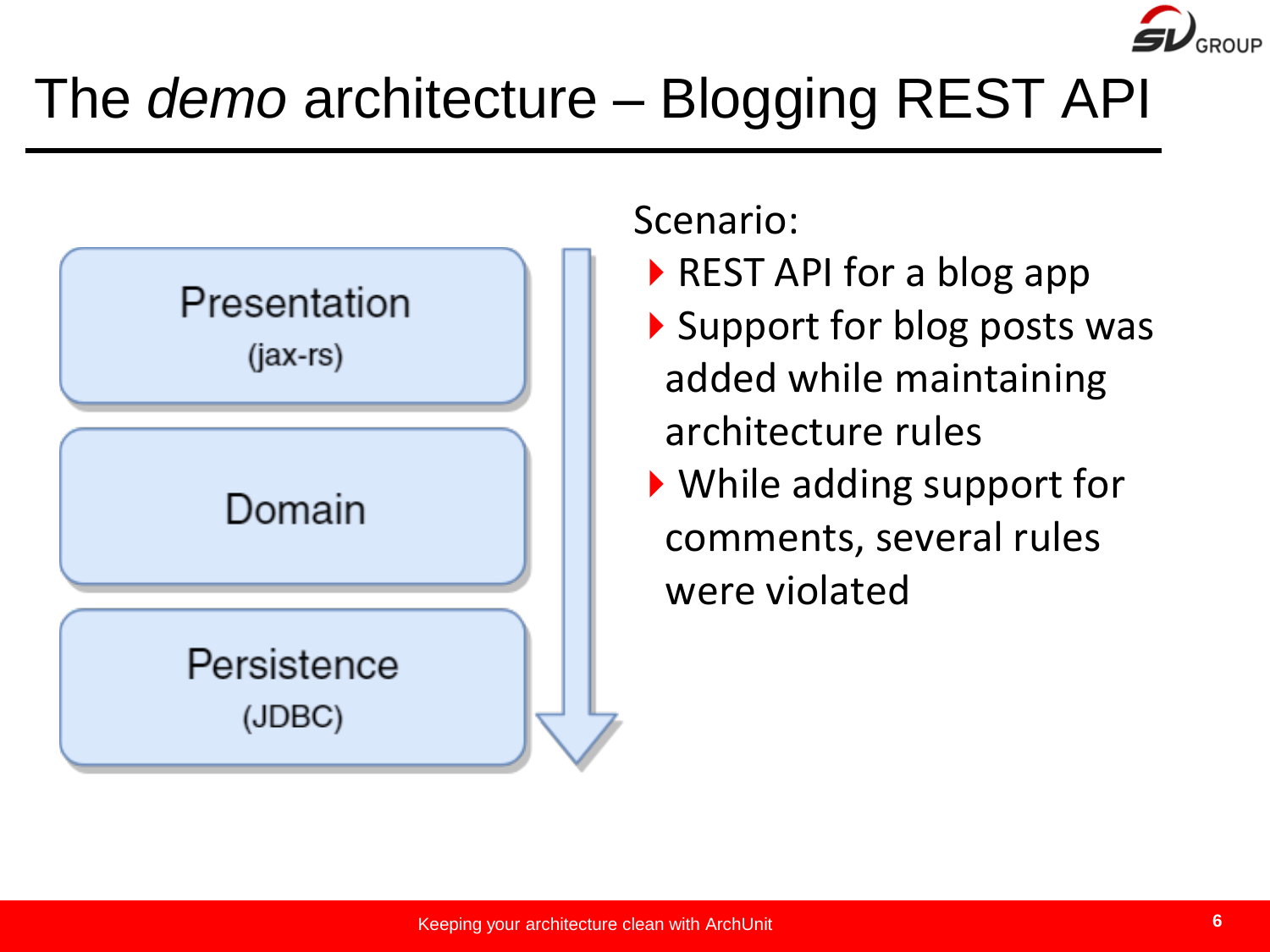

#### Basic rules

- 1. Only *domain layer* can depend on *persistence layer*
- 2. Only *presentation layer* should depend on *domain layer*
- 3. No layers should depend on *presentation layer*
- 4. Only *persistence layer* can access java.sql
- 5. Repository methods should only be called find/save/delete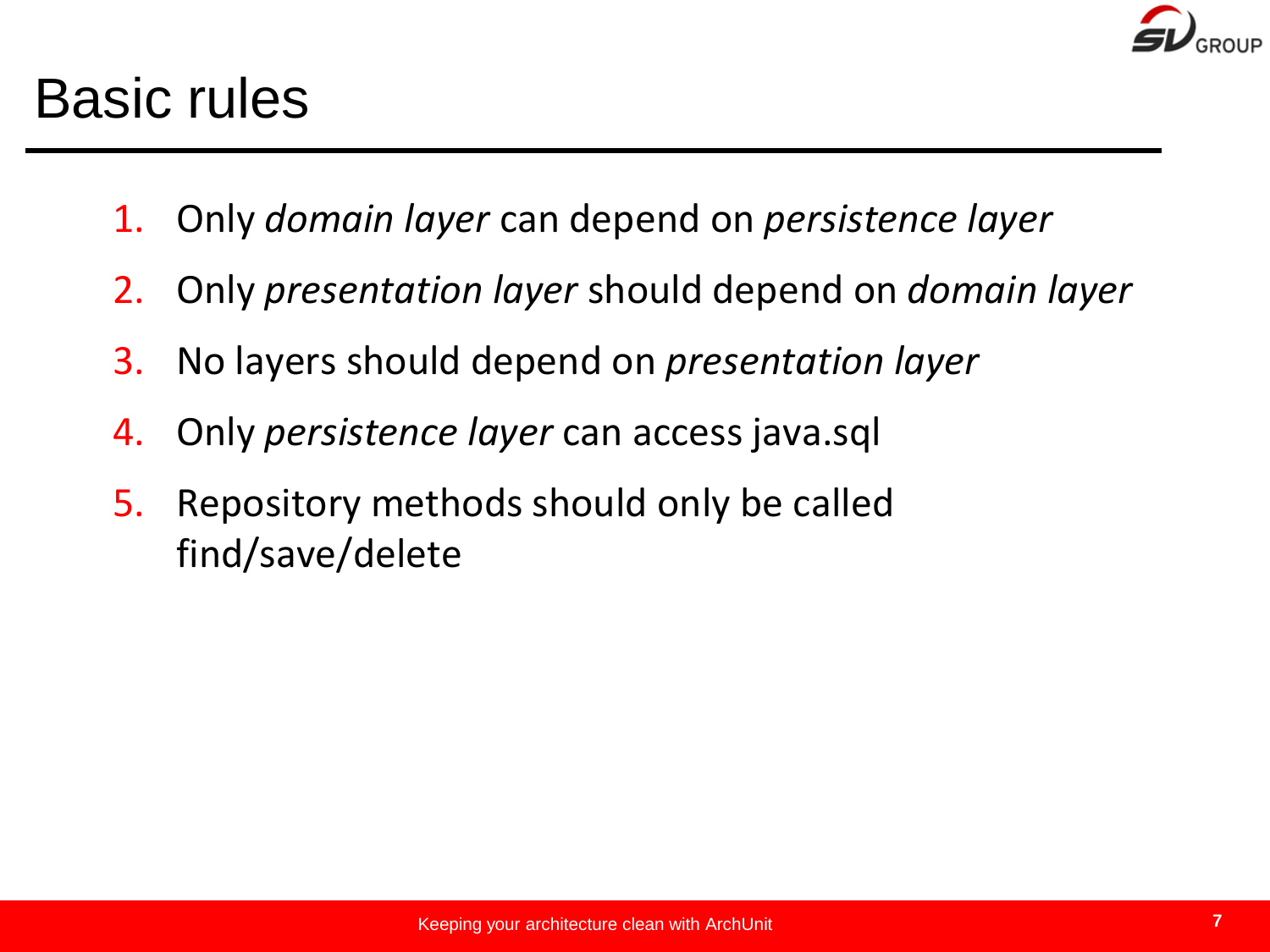

### ArchUnit features

- **Tests are written in plain Java**
- $\blacktriangleright$  Intuitive, expressive DSL syntax
- ▶ Descriptive failing messages
- ▶ Support for all testing frameworks
- ▶ Extended support for JUnit 4 and JUnit 5
	- Imported classes are cached
- ▶ Support for architectures: Layered, Hexagonal (planned)
- ▶ PlantUML Component Diagrams as rules
- ▶ General coding rules:
	- ▶ Using standard streams for logging
	- ▶ Throwing generic exceptions
	- Using Joda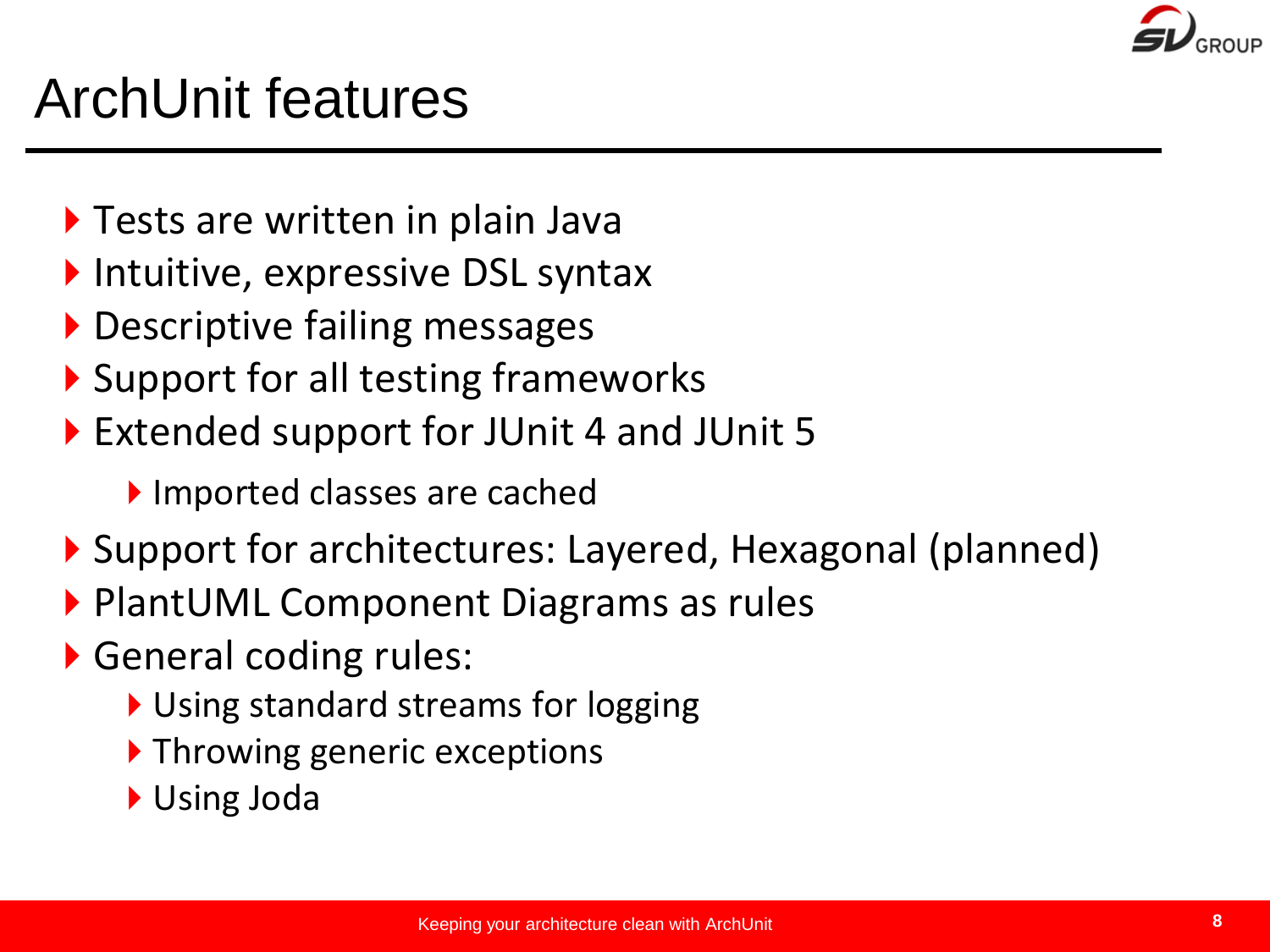

#### More rules

- 1. Communication between layers should be done only between interfaces
- 2. Define rules for proper logging
- 3. Define naming rules for Loggers
- 4. Java.time should be prefered to java.util.Date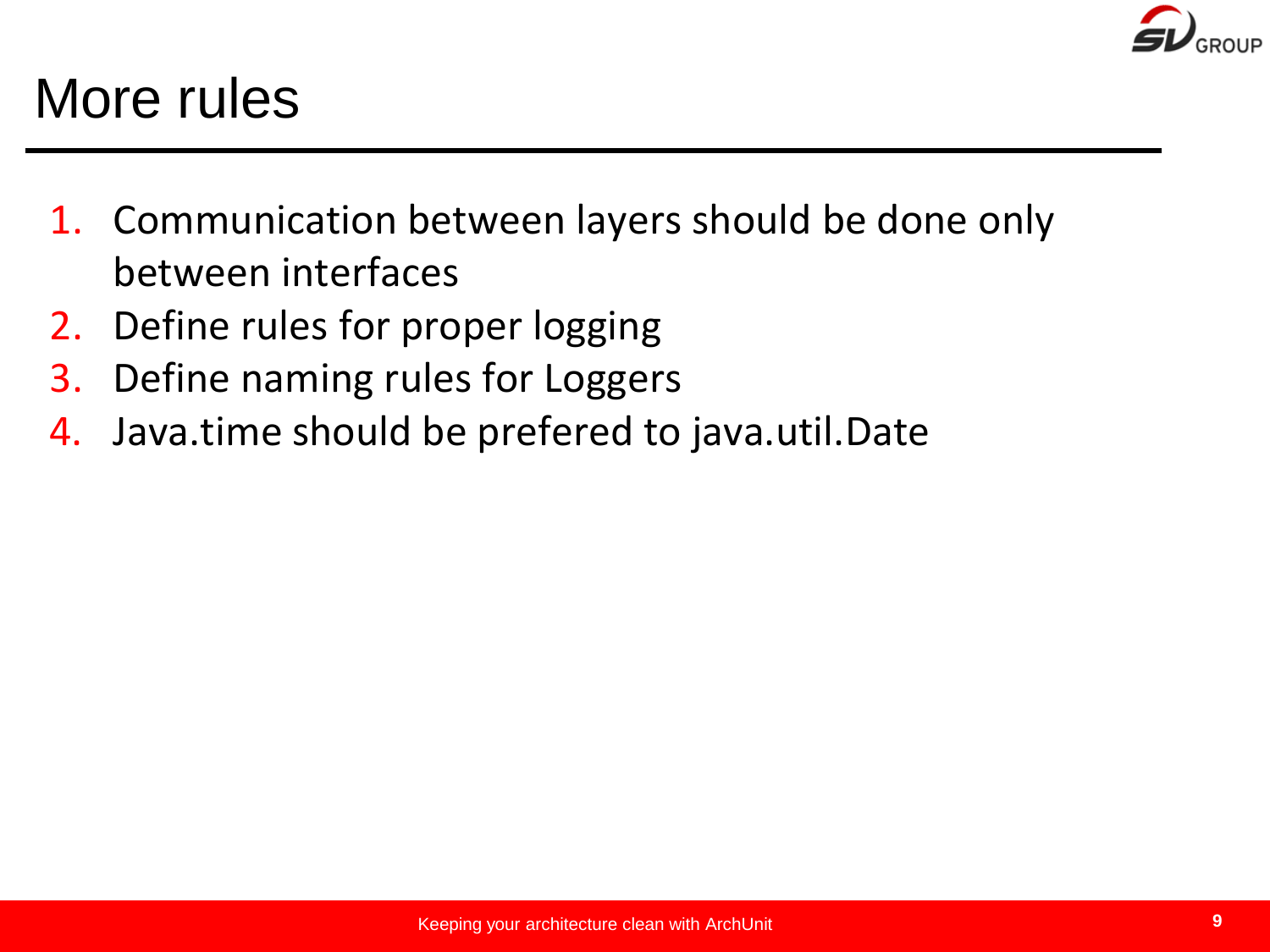

#### Final notes

- ▶ Not a replacement for static analysis tools
- ▶ Not a replacement for peer reviewing
- ▶ Still in initial development (major version still not released)
- ▶ Open source
	- *"Good start for contributing"* issues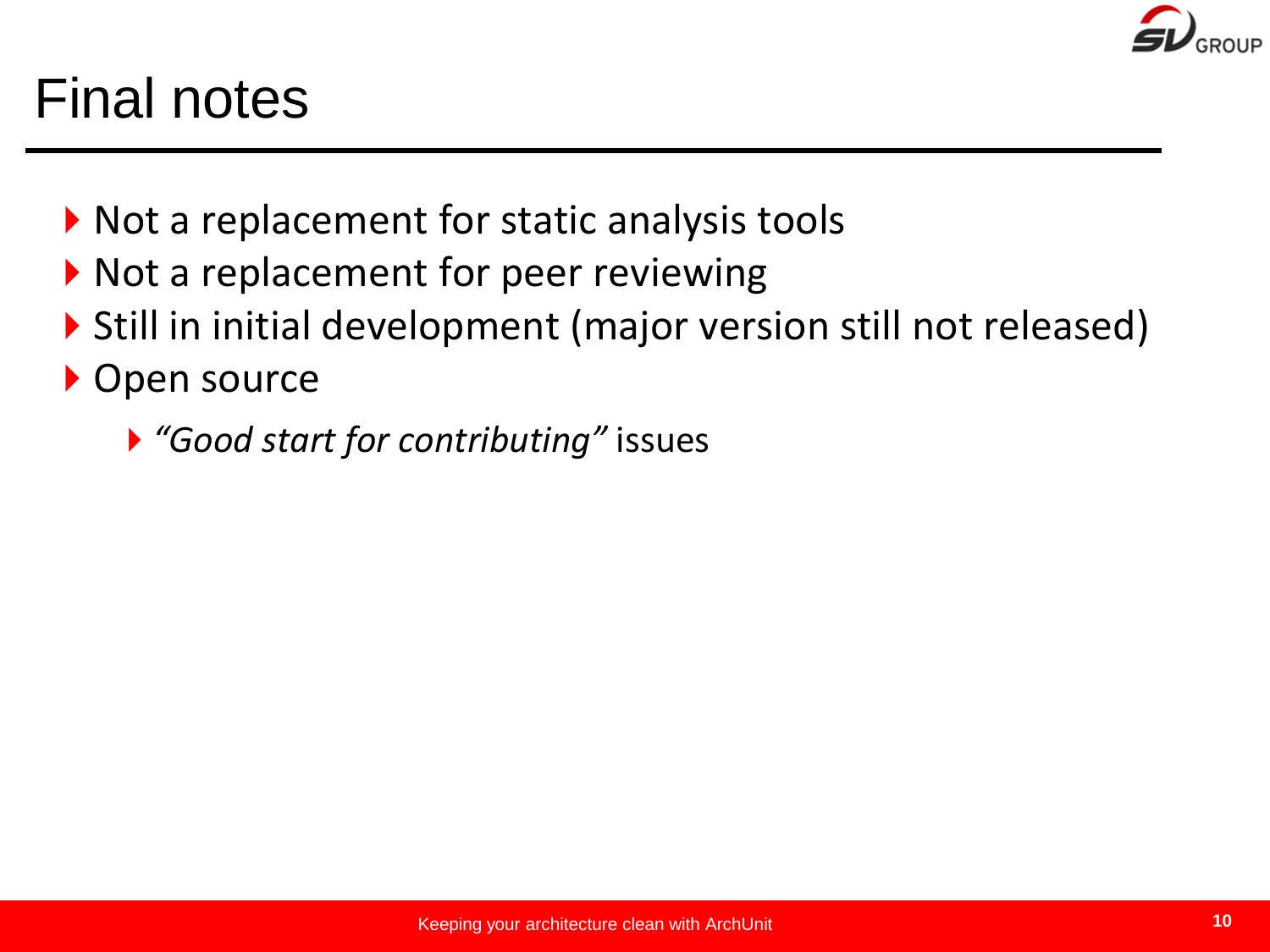## @Test public void questions() { people().that().haveQuestions()  $.show()$ .ask()  $.$   $check(a$ *udience*);